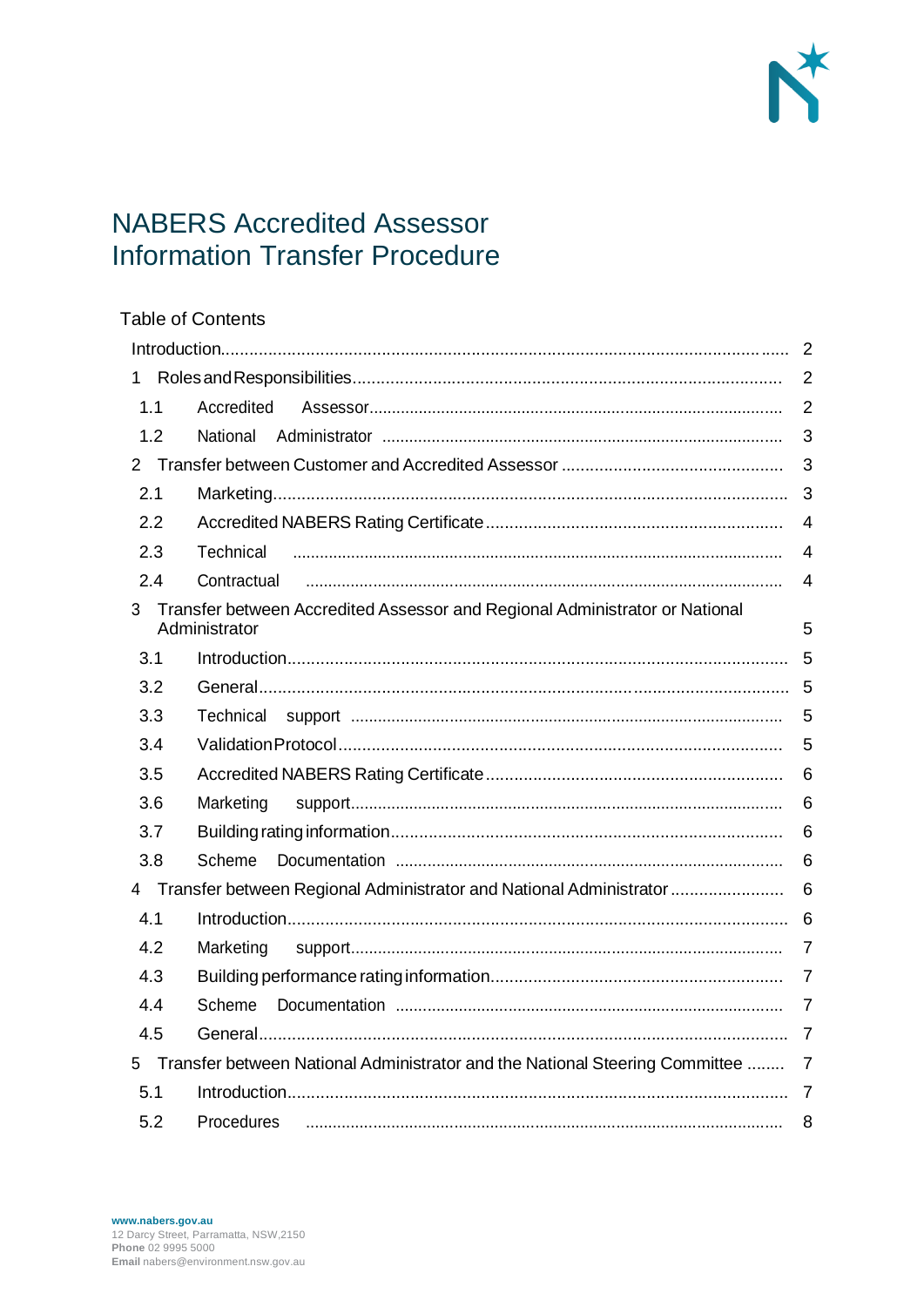## Introduction

The National Australian Built Environment Rating System (NABERS) is a performancebased rating system for existing buildings which rates a building on the basis of its measured operational impacts on the environment. Only Accredited Assessors are able to perform a performance rating on a building, leading to a NABERS rating certificate being issued on approval from the National Administrator (Office of Environment and Heritage NSW).

The National Administrator then issues the rating certificate and from time to time, these rating results will be audited. The entire process is covered by nationally developed procedures and standards. Of equal importance to the rating itself, is the ability to compare buildings in order to know how a building relates to other buildings of a similar nature, and the ability to promote good results. All of this requires the transfer and storage of information.

This procedure is intended to instruct all parties as to the correct information to transfer, the methods of transfer as well as the correct storage of this information.

# 1 Roles and Responsibilities

This section summarises the responsibilities of the major parties in terms of documentation and information.

#### 1.1 Accredited Assessor

The Accredited Assessor is responsible for their customer and the information supplied by that customer. This customer information as well as NABERS documentation is to be treated as confidential unless notified otherwise by the customer. The only purpose for using this information is in regards to NABERS.

The customer information or NABERS documentation cannot be used for the Accredited Assessors' own databases or in the course of any of their other work, nor can it be given or sold to any other party. If this is to be done, the customer must sign a separate release form to allow the information to be used in this way. An assessor found to be acting in contravention of the above shall have their accreditation revoked.

The Accredited Assessor must check the accuracy of any information supplied by a customer and should always sight original documents.

The required information must be submitted to the Regional Administrator or National Administrator and entered onto the NABERS Rate application and the NABERS Members' Website in a timely manner with all due care taken for accuracy.

All original data (or copies of) need not be submitted but must be safely and securely stored for a period of no less than five years.

#### 1.2 National Administrator

The National Administrator has overall responsibility for ensuring that all information is collected and stored in an appropriate manner. This includes: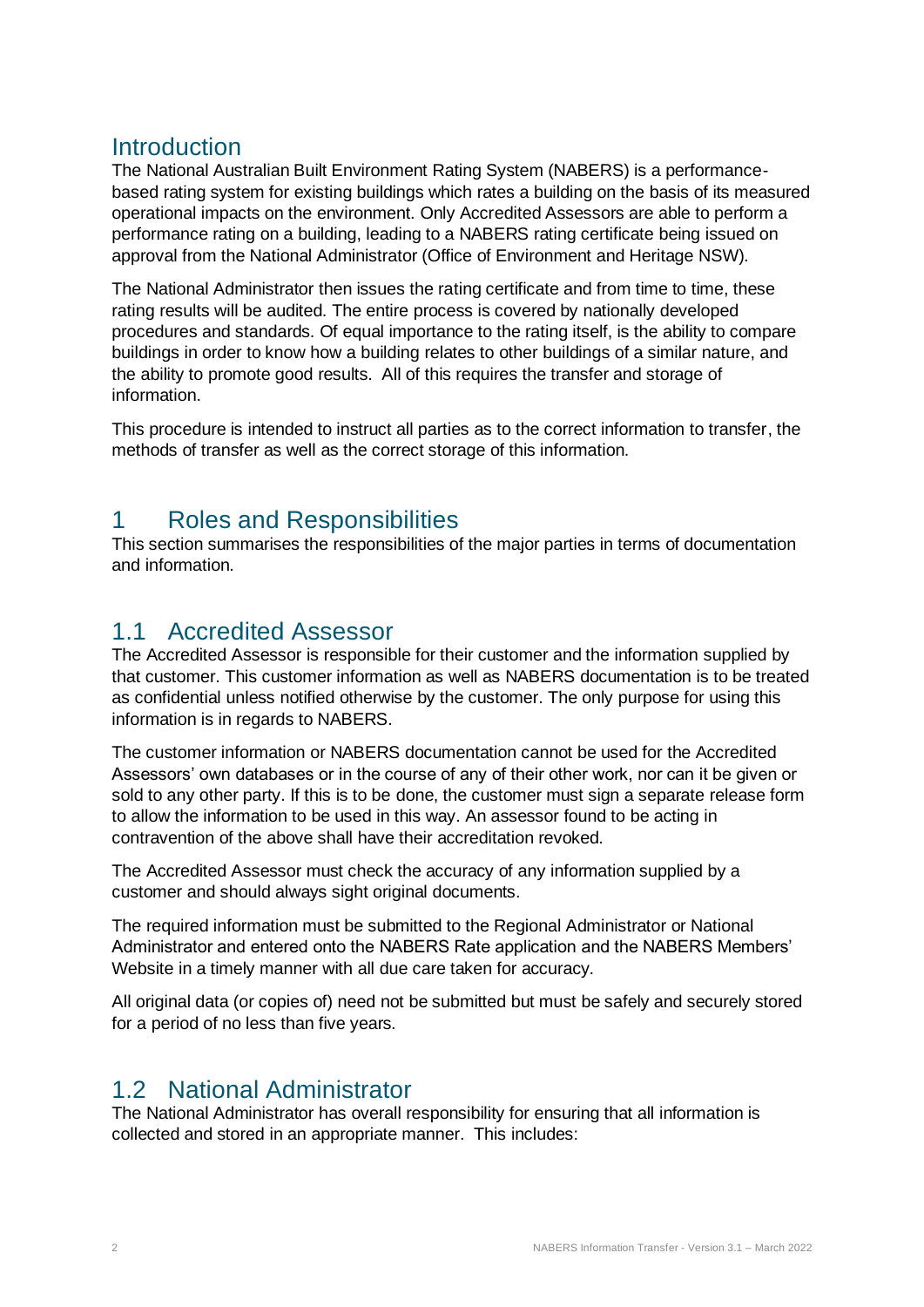- The writing of, and any updates to the Accredited Assessor procedures and NABERS documentation;
- Ensuring that information is transferred at the appropriate times and by the appropriate parties;
- Ensure that authorisation and any other checks (e.g. audits) are undertaken in a timely manner so that the customer is not inconvenienced by unnecessary delays;
- Issuing performance rating certificates;
- The information is uniform and consistent across all regions; and
- Information is held in a secure manner with due consideration given to the confidentiality of information.

## 2 Transfer between Customer and Accredited Assessor

The Accredited Assessor is responsible for any direct communications to, and information transfer with the customer. This should always be conducted in a professional manner and in accordance with the requirements of the NABERS documentation.

## 2.1 Marketing

In general terms, the Accredited Assessor is free to market themselves and the scheme directly to a single customer. This can take the form of a single letter or a direct mail campaign. The following rules apply in any correspondence or materials including letterhead and business cards:

- Any reference to NABERS or use of the NABERS logos or Accredited Assessor logo must comply with the NABERS Brand Use Guidelines and;
- Brochures detailing NABERS can only be supplied by the Regional Administrator or National Administrator; and
- Any commentary on the functioning of the scheme itself or the meaning of the different star ratings must use wording directly from brochures or only as approved and authorised by the National Administrator.

The Accredited Assessor cannot market to multiple customers at a single time without prior authorisation. This form of marketing would include but not limited to print, TV and radio advertisements, banners and outdoor advertising. If an Accredited Assessor wishes to advertise in any of these ways they must seek written approval from the National Administrator. The purpose of this is to ensure that general marketing campaigns are coordinated at a single source and give a consistent message, not to limit the amount of advertising.

Accredited Assessors have access to general marketing material and brochures that can be sent directly to customers. There are also sample letters giving ideas on the style and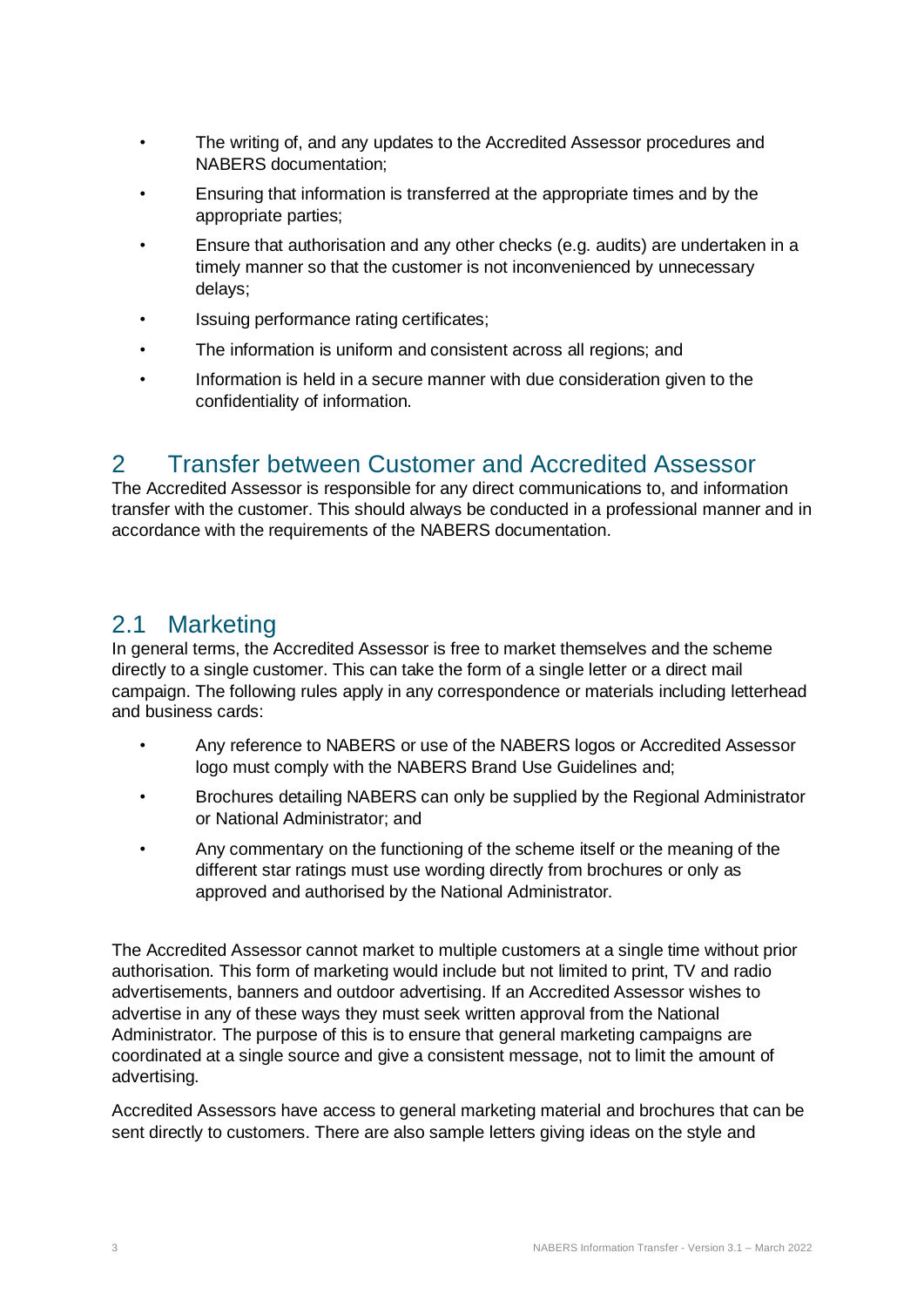approach of a letter. This information is available from the National Administrator and is also available on the NABERS Members' Website.

# 2.2 Accredited NABERS Rating Certificate

The National Administrator will produce the accredited performance rating certificate to the national standards. If an Accredited Assessor is found to produce their own certificates it will result in automatic loss of their accreditation.

The National Administrator will provide access to an electronic copy of the certificate to both the Assessor and the customer. Framed hard copies of the certificate can be provided on request.

# 2.3 Technical

There is a substantial amount of technical information to be exchanged between the Accredited Assessor and the customer. The assessor must store the original documents (or copies of) for future reference on renewal of the certificate and also for auditing purposes for a period of no less than seven years.

If the original documents are to be returned to the customer, the Accredited Assessor should keep copies of all documents. The type of document and data should comply with the Validation Protocol. There is also a letter in the marketing package that specifies to the customer what information the assessor requires.

## 2.4 Contractual

The type and nature of any contract and financial arrangements between the Accredited Assessor and the customer is purely a matter for the two parties. The only stipulation is that assessors are not allowed to obtain financial benefits for the rating result. However, the customer must be made aware of their rights and obligations under NABERS to use the logo and for marketing of their results.

Proof of the customers understanding of and agreement with these rights and obligations must be auditable. In general this will be in the way of a signature on the accredited rating certificate application form, which has the terms printed on page two.

# 3 Transfer between Accredited Assessor and Regional Administrator or National Administrator

#### 3.1 Introduction

The National Administrator has overall responsibility for the Accredited Assessor and the manner in which they conduct their business. Therefore the role of the National Administrator is to support the Accredited Assessor in the performance of their duties.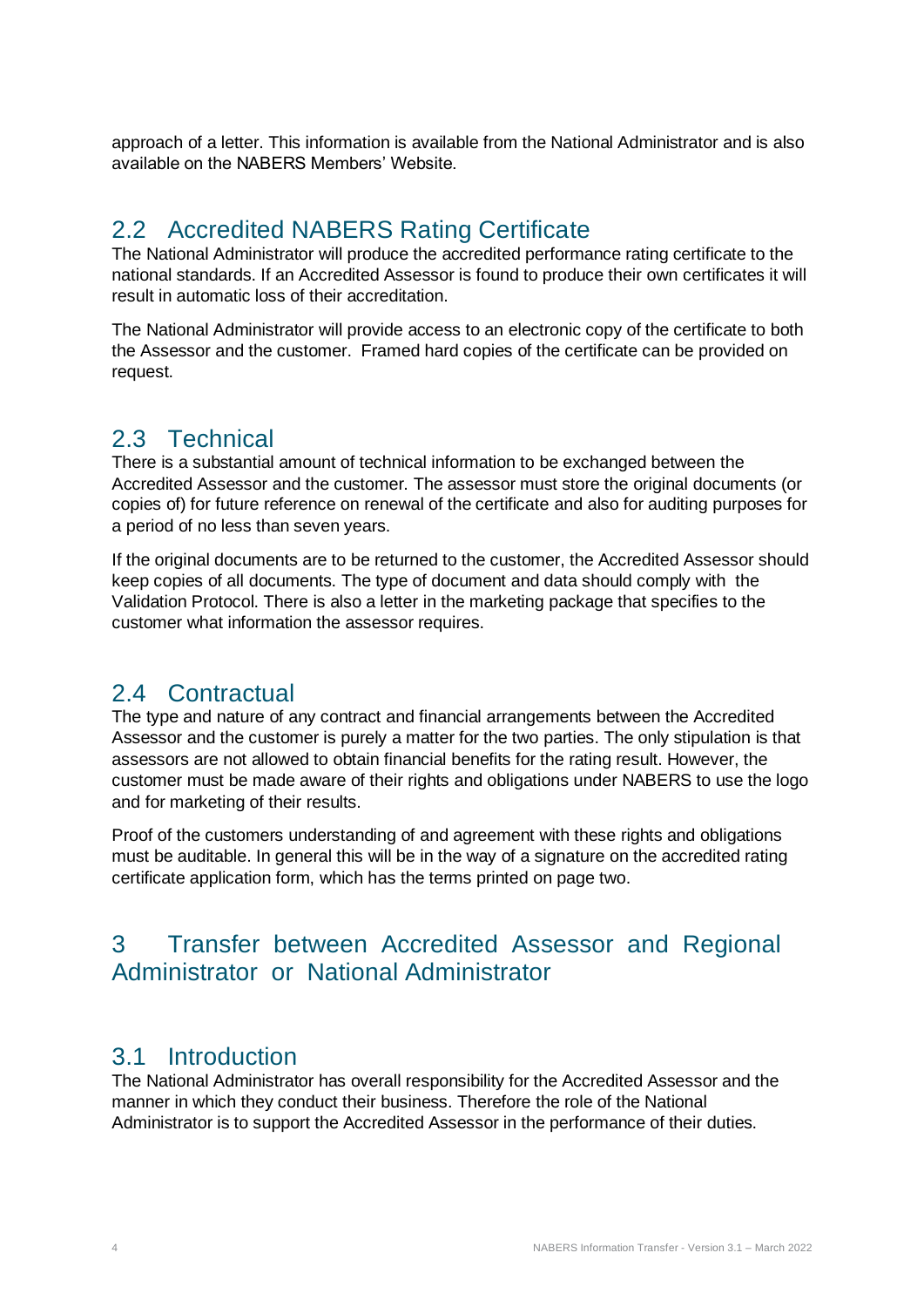The Regional Administrator can elect to perform some of the tasks of the National Administrator. As such Accredited Assessors will be informed of their relevant point of contact upon accreditation.

## 3.2 General

All marketing materials, procedures, training, scheme materials, documentation, updates and other general items relating to NABERS are to come from the National Administrator.

There should be no confusion to the Accredited Assessor as to who is to be contacted in any given situation. In some circumstances the actual information may be available from the website, however the National Administrator still has the responsibility of ensuring that the assessor is aware of the information and the National Administrator will be the first point of contact if there is a question.

If a customer requires any further information, the assessor is to ask the Regional Administrator or National Administrator and then pass this information to the customer. If the customer insists on speaking with an authorising body, for example in the case of a dispute, this is to always be the National Administrator.

#### 3.3 Technical support

In general terms the Regional Administrator or National Administrator should be the first point of contact for the Accredited Assessor. The Accredited Assessor can log into the NABERS Members' Website to submit a technical question to the NABERS team.

The NABERS Members' Website is also the source for the current NABERS documentation.

## 3.4 Rules

If there is a specific technical question relating to the Rules and their interpretation, this should be addressed through the website. If this is found to be an important point of interpretation then the National Administrator must then notify all Accredited Assessors to clarify the point. This can be achieved through email and also posting the information on the website.

## 3.5 Accredited NABERS Rating Certificate

The Accredited Assessor completes all of the information relating to the rating on the NABERS Rate application. The Assessor then goes to the Assessor section of the NABERS Members' Website and completes the application process which is approved by the customer and the assessor i.e. indicating agreement to the terms and conditions. Once approved by both parties the assessor lodges it with the National Administrator for processing.

Once the rating is approved and certified by the National Administrator the Assessor and the customer will be given access to the certificate. Framed hard copies of the certificate can be provided on request.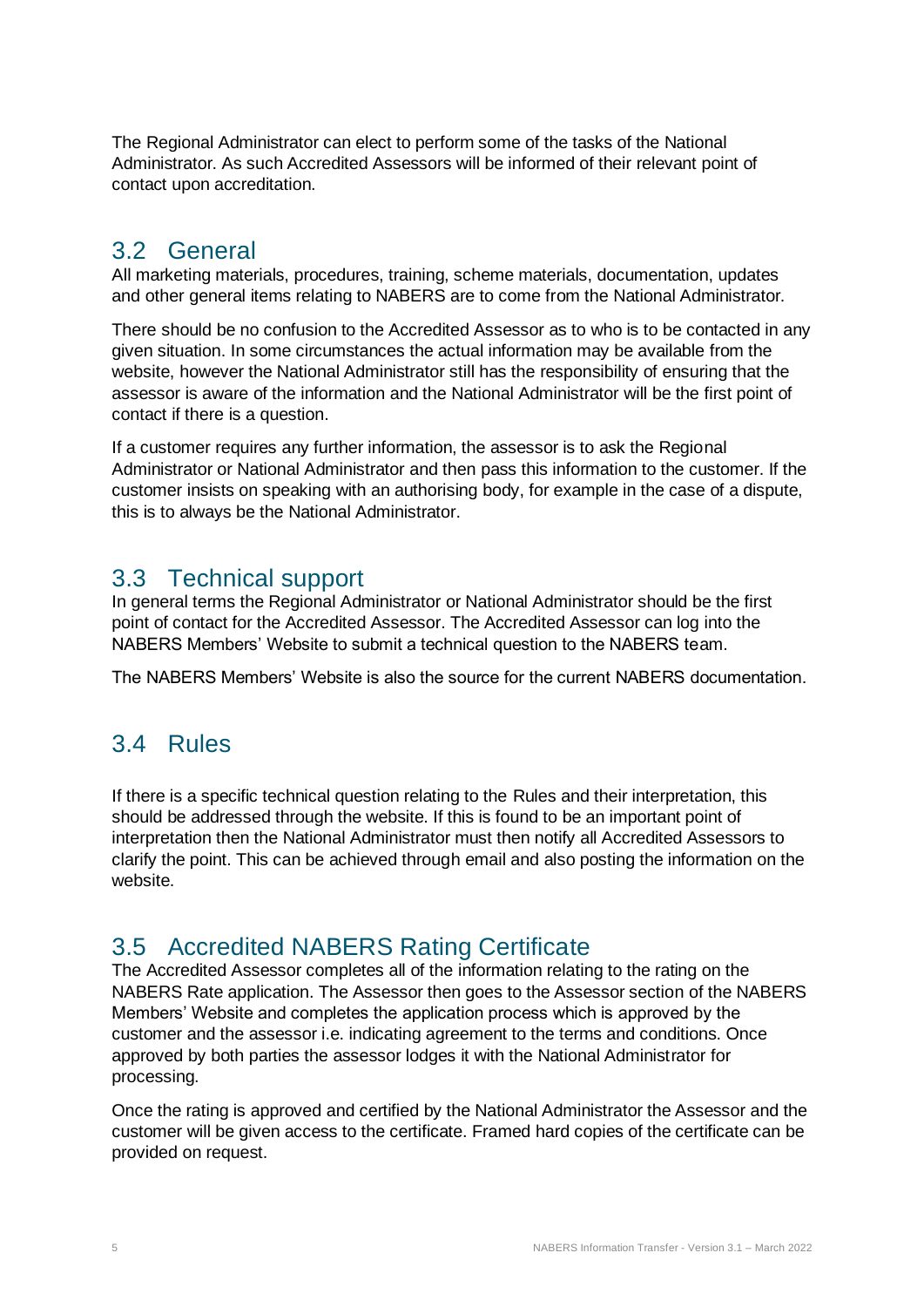# 3.6 Marketing support

All generic marketing documentation is produced by the National Administrator and made available to the Accredited Assessors. The Regional Administrator may carry out advertising in their state while the National Administrator will carry out national advertising.

The Accredited Assessors may produce their own marketing materials provided that it conforms to the NABERS Brand Guidelines 2011 and has been approved in writing by the National Administrator. The intent is not to ensure consistency on a national basis and maintain brand integrity.

# 3.7 Building rating information

Information on all rated buildings is held on the NABERS Rate application by the National Administrator and is sourced from data entered by the Accredited Assessor. This building data must be held in a secure database with access provided only to those parties that are authorised.

## 3.8 Scheme Documentation

Accredited Assessors have access to all of the latest documentation and marketing material relating to the scheme via the NABERS Members' Website.

#### 4 Transfer between Regional Administrator and National Administrator

# 4.1 Introduction

The role of the National Administrator is both to ensure the consistency of the scheme across all Regions and to support the Regions in the delivery of the scheme.

# 4.2 Marketing support

All generic marketing documentation is to be produced by the National Administrator and made available to the Regional Administrator. The Regional Administrator is to advertise in media outlets that relate to their own jurisdiction. The National Administrator will carry out National advertising. The Regional Administrator may produce their own marketing materials provided that it conforms to the NABERS Brand Guideline 2011 and has been approved by the National Administrator.

This approval is generic in nature and is not required for each and every advertisement. For example, once a newspaper advertisement of a particular type is approved the ad can be run multiple times and in different media, and even with modifications, if not substantial.

The intent is to ensure consistency on a national basis and maintain brand integrity.